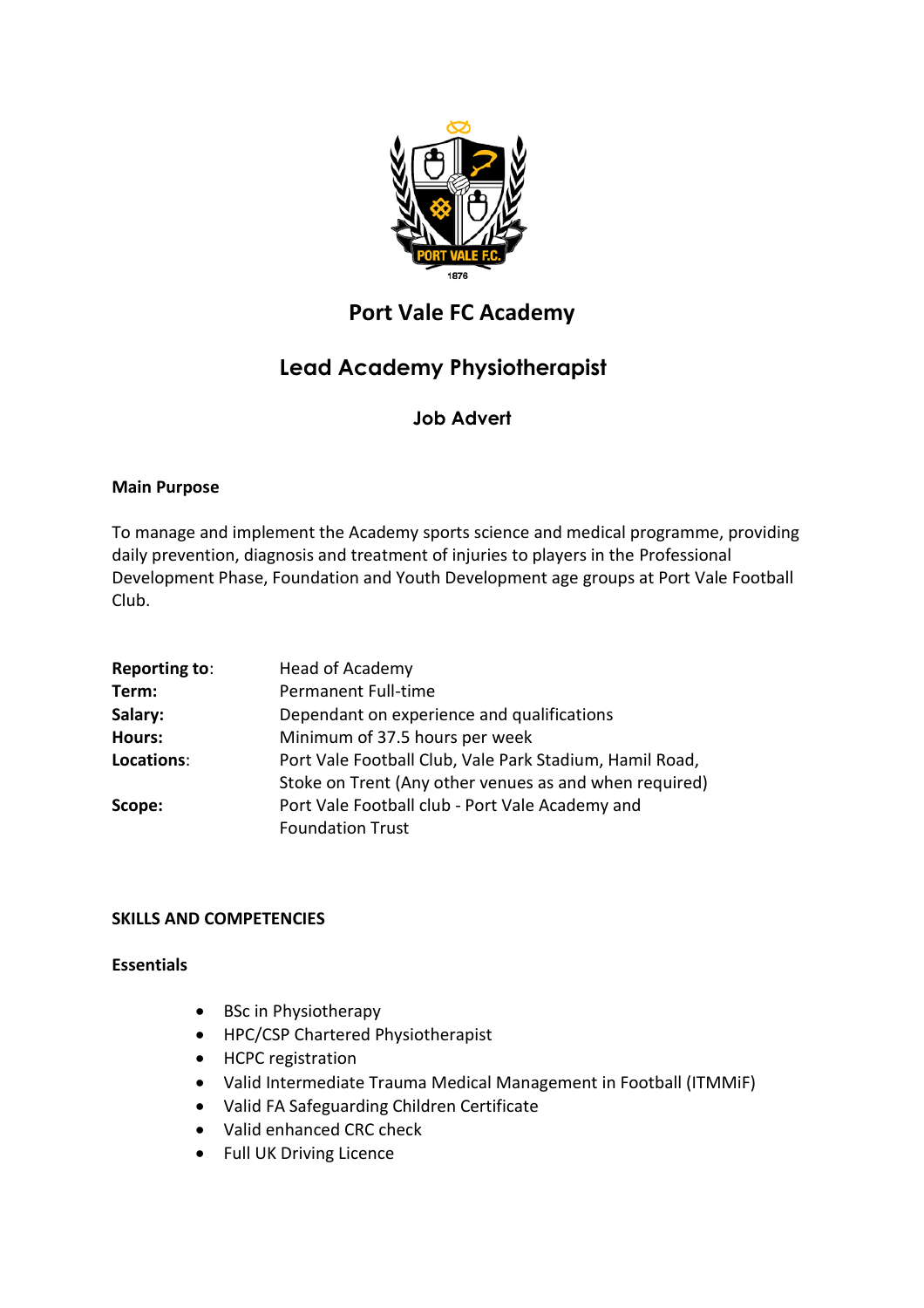### **Desirables**

- MSc in Physiotherapy
- Valid Advanced Trauma Medical Management in Football (ATMMiF)
- UEFA football coaching qualification(s)

Support will be provided for the right candidate to ensure that they have the correct qualifications to fulfil the role i.e. ITMMiF

### **Applicants must have:**

- Proven leadership qualities
- A meticulous attention to detail
- Strong communication skills
- Good interpersonal skills
- Ability to perform as a consistent team player
- An ability to prioritise workload
- Ability to travel independently
- Excellent IT skills
- Excellent organisational qualities
- Ability to work to tight deadlines
- Previous experience of working in a professional football club environment

It is necessary to undertake any training relevant to the post, including ongoing CPD training, be trustworthy and adhere to codes of conduct, ethics and confidentiality.

The nature of the business means that there are significant variations in the level of activity; this requires the job holder to work whatever hours are needed to allow deadlines to be met.

The position is subject to a DBS at Enhanced Level, references and a six-month probationary period.

Applicants need to apply via the link below:

<https://hr.breathehr.com/v/lead-academy-physiotherapist-23646>

Closing date Friday 17<sup>th</sup> June 2022.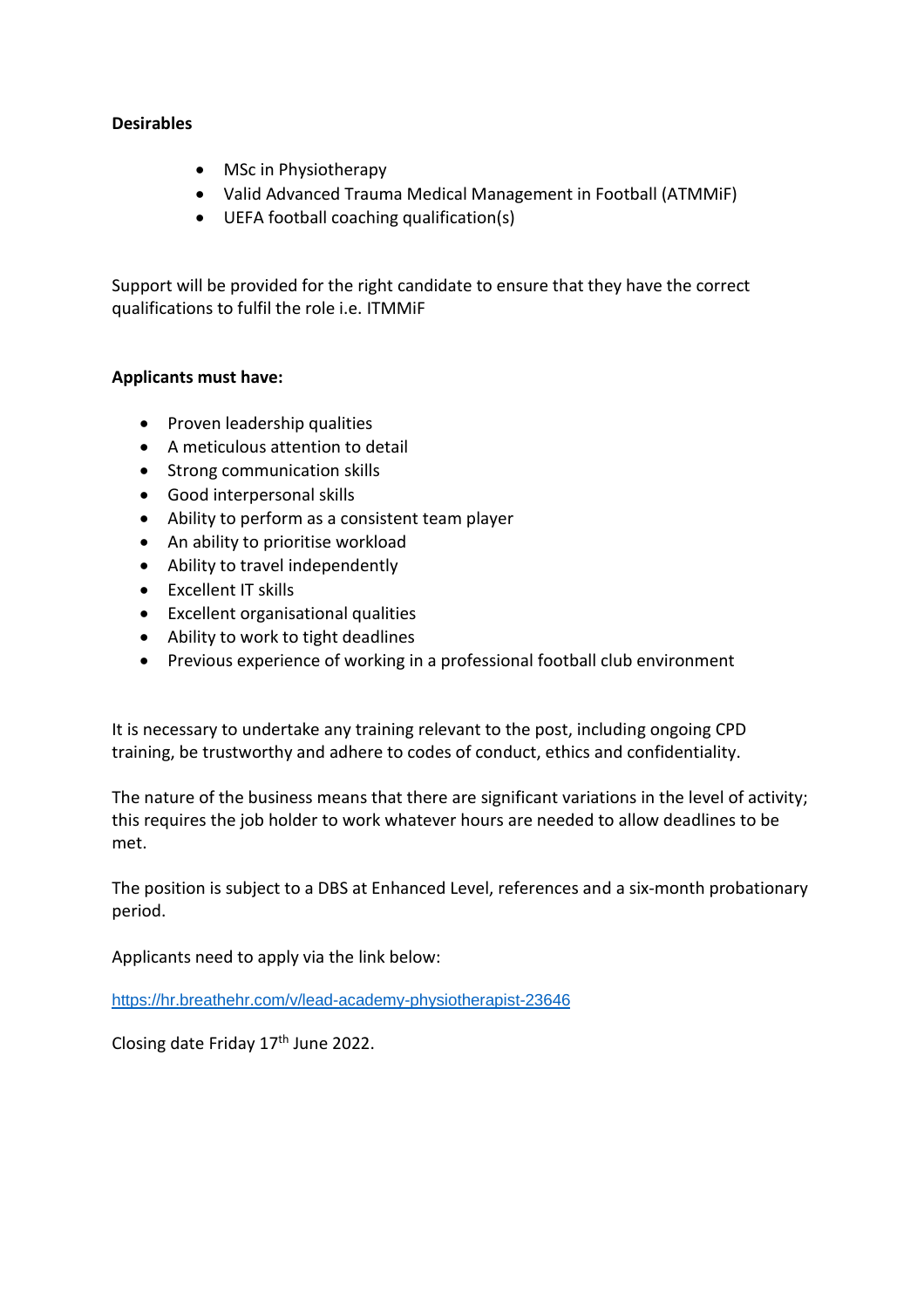

# **Port Vale Football Club**

# **Lead Academy Physiotherapist**

# **Job Description**

| Head of Academy                                                  |
|------------------------------------------------------------------|
| Permanent Full-time                                              |
| Dependant on experience and qualifications                       |
| Minimum of 37.5 hours per week                                   |
| Port Vale Football Club, Vale Park Stadium, Hamil Road, Stoke on |
| Trent (Any other venues as and when required)                    |
| Port Vale Football club - Port Vale Academy and Foundation Trust |
|                                                                  |

### **MAIN PURPOSE**

To manage and implement the Academy sports science and medical programme, providing daily prevention, diagnosis and treatment of injuries to players in the Professional Development Phase, Foundation and Youth Development age groups at Port Vale Football Club.

### **SPECIFIC RESP0NSIBILITIES**

Lead and develop the Academy's Sports Science & Medical (SS&M) department in line with the Club's strategic objectives.

Manage and deliver medical and physiotherapist services throughout the Academy age groups, providing diagnosis, treatment and rehabilitation of injuries to players.

Responsible for maintaining and improving the medical KPI of the Academy Performance Plan.

Ensure that appropriate recovery and injury prevention strategies are adopted after games and on recovery days.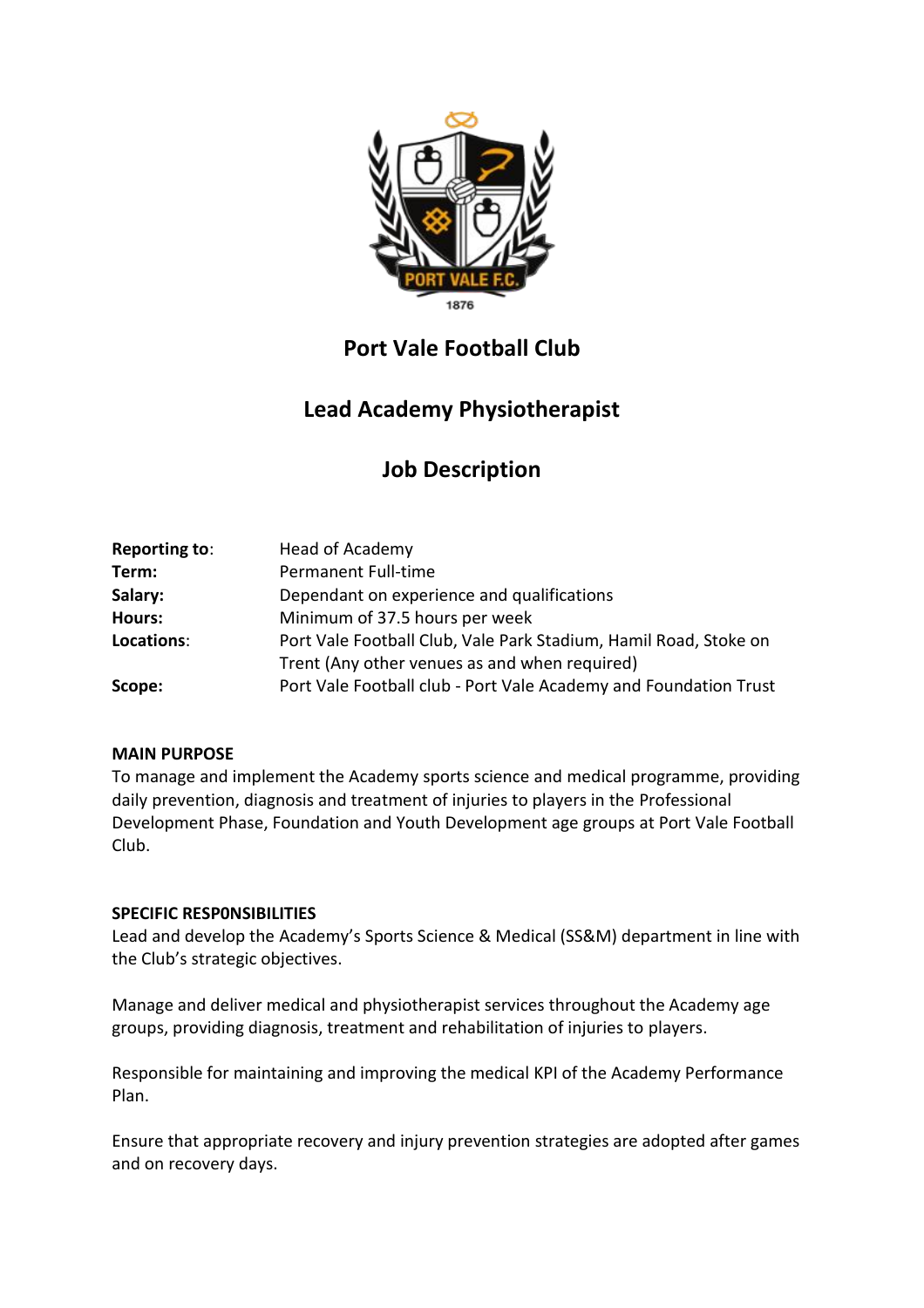Produce regular reports regarding the progress of each player within the Academy and to ensure that the appropriate SS&M information is added to each player's Performance Clock.

Ensure that the management of injuries effectively meets the Club's commitments to players, coaches and senior management through clinical audit and accurate documentation.

Ensure that the appropriate medical support services are present at Academy training sessions and games, always in line with Youth Development Regulations.

Manage and oversee strength and conditioning programmes for academy players.

Implement diet and nutrition strategies for academy players.

Provide sport science support in the following areas;

- o Physiology (heart rate monitoring of training load)
- o Biomechanics
- o Anthropometric assessments
- o Age appropriate medical and physical screening
- o Predictive testing of size and shape/maturation measurement

Introduce and implement sport psychology support.

Undertake personal CPD as appropriate to meet the demands of the role.

Create and coordinate an effective CPD programme for Academy SS&M staff as appropriate.

Be a member of the Academy Management Team (AMT) and attend AMT meetings as directed by the Head of Academy & Football Operations Manager.

Multi-disciplinary communication between staff, players, and parents to ensure optimal well-being and development of all academy players.

Always maintain honesty and integrity when working with players at the Club.

Be presentable, smart, and personable always when representing the Club.

Undertake all reasonable tasks assigned by the Head of Academy, Head of Coaching & Operations Manager.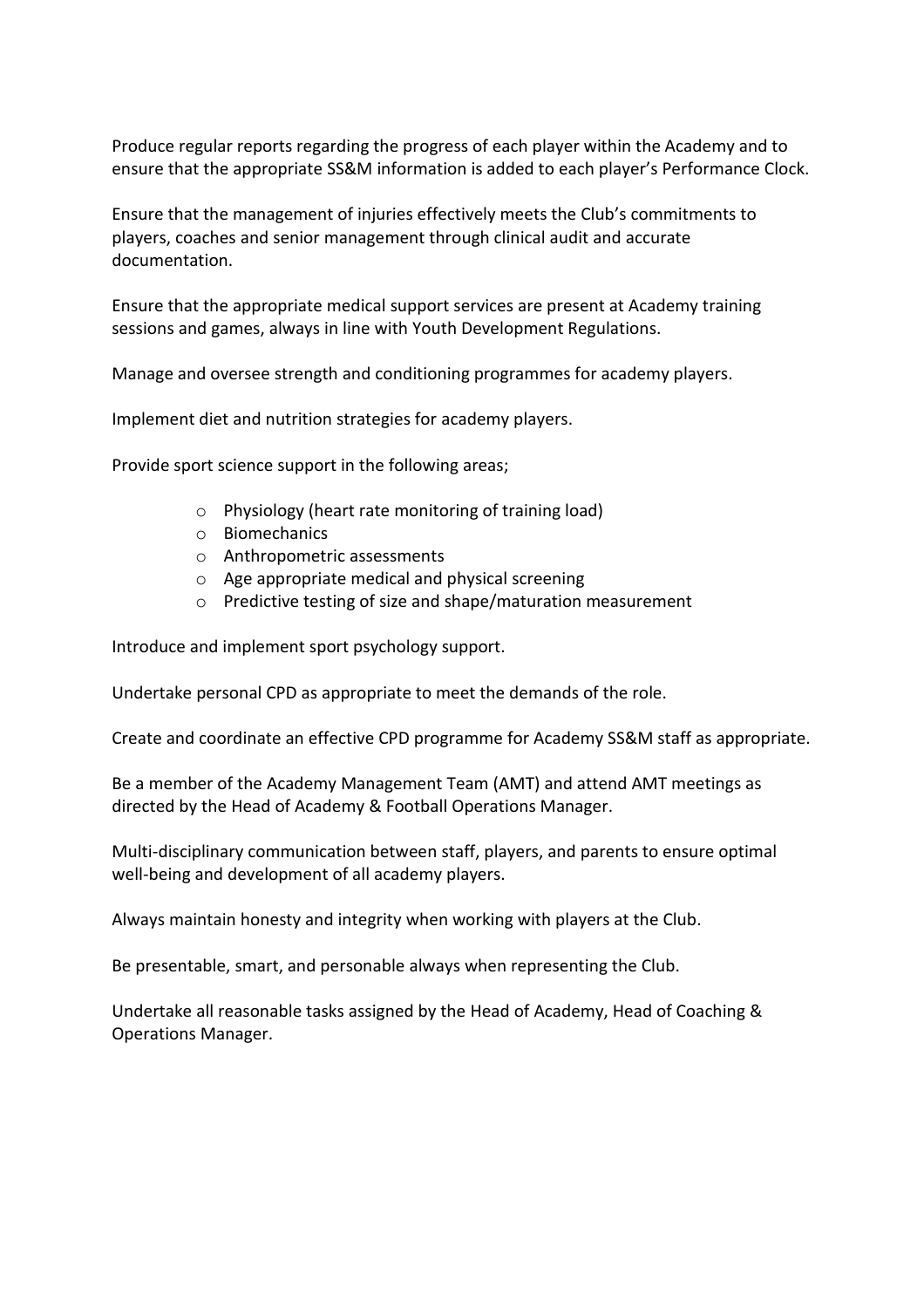#### **HEALTH & SAFETY**

Your core Health and Safety responsibilities are as follows:

Lead by example being always diligent and observant.

Ensure safety & risk are considered within all projects alongside the Head of Academy Education, Safeguarding Lead & Player Care Officer.

Ensure a safe and respectable learning environment for all players and staff to maximise their holistic development.

### **QUALIFICATIONS**

#### **Essentials**

- BSc in Physiotherapy
- HPC/CSP Chartered Physiotherapist
- HCPC registration
- Valid Intermediate Trauma Medical Management in Football (ITMMiF)
- Valid FA Safeguarding Children Certificate
- Valid enhanced CRC check
- Full UK Driving Licence

#### **Desirables**

- MSc in Physiotherapy
- Valid Advanced Trauma Medical Management in Football (ATMMiF)
- UEFA football coaching qualification(s)

#### **PERSON SPECIFICATION**

Committed, enthusiastic and passionate about the development of players in the academy.

Ability to work as part of a team as well as using one's own initiative in developing players and injury development of all academy players.

A confident decision-maker.

Able to communicate effectively with players, parents and fellow staff members at all levels, with absolute discretion.

Strong IT skills with the ability to use e-mail, Microsoft Office and PMA to a high standard.

Able to adapt to the demands of the job and needs of the players and staff.